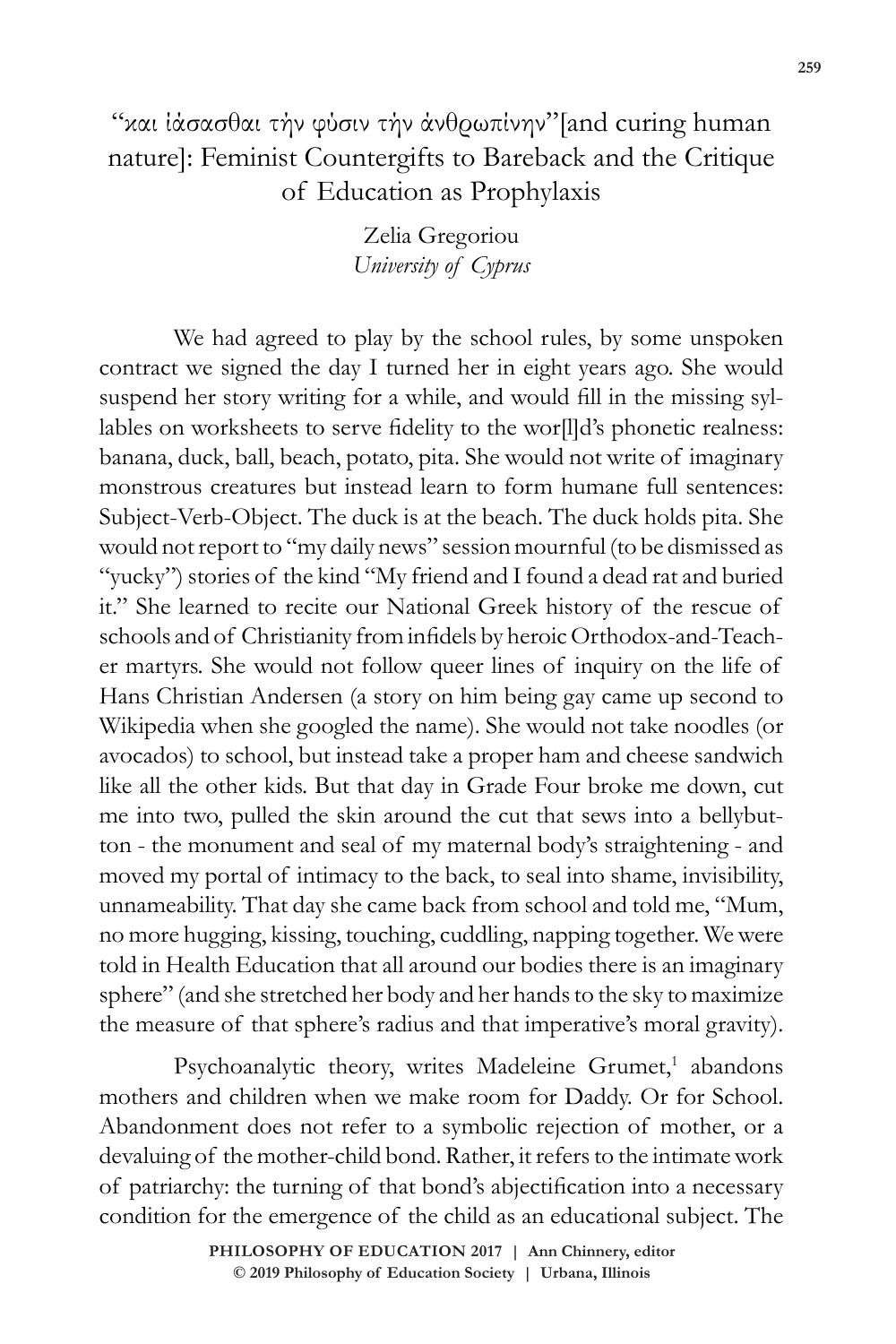bond has been misread as matter that does not matter. Atemporal, mere physicality, a nutritionist substratum where, as in Plato's definition of *khora*, the bond partakes of the creation only as *hypodoche* (receptacle): a fertilizer of blood, tissue, and given time; undifferentiated affect, with no form of its own; and, most importantly, insulated by any possibility to participate in the imprinting of the form and the materialization of the idea. Its job is to feed without writing; to matter but not to temporalize; to animate the *phantastikon* (an underscored element of the Aristotelian definition) of life only in ways that do not queer the planet. Too often, writes Grumet, psychoanalytic theory portrays 2 (wrongly) the mother/ child symbiosis as "undifferentiated, as if mother and child spent the early days of infancy plastered up against each other allowing no light, no space, no air, no world to come between them".2 But the violent cut of the bond, the entry under the Law, and the welfare temporalization of school, I would argue, amount to something more (or perhaps something other than?) than the abjectification of the maternal body.

Extending Greteman's viral analysis of risk-of-contagion and bareback defiance-of-prophylaxis into what might appear a counterintuitive reading, I would say that the pre-school (meant in a genealogical and not chronological sense) cut of the bond, repeated over and over again throughout schooltime, amounts to a sexual straightening and sexual [re]orientation of the parental body. Orientations, writes Sara Ahmed (2006) in her critical reading of Husserl's and Merleau-Ponty's bodily horizons as "sedimented histories," "are about the directions we take that put some things and not others in our reach".<sup>3</sup> The cutting of the bond before the school's threshold to scaffold the confirmation of the dichotomy between matter and spirit, intimate symbiosis and reproductive yearning for the success story, appears "effortless"<sup>4</sup> only against the background of a heteronormative reproductive arena. Edelman's assumption in *No Future*,<sup>5</sup> that parental orientation to the child amounts to a relation oriented to a "reproductive futurity," makes sense only if we also assume that that relation could not have been conceived and lived otherwise, that it is "natural," and just "kid stuff," and that it takes place effortlessly. It is not effortless or natural. Giving up on the child, giving the child to school to be reformed from erotic to clinical subject, amounts to a violent de-queering of the possibility of symbiotic education. Reproduction as prophylaxis: I give you my child and you give my child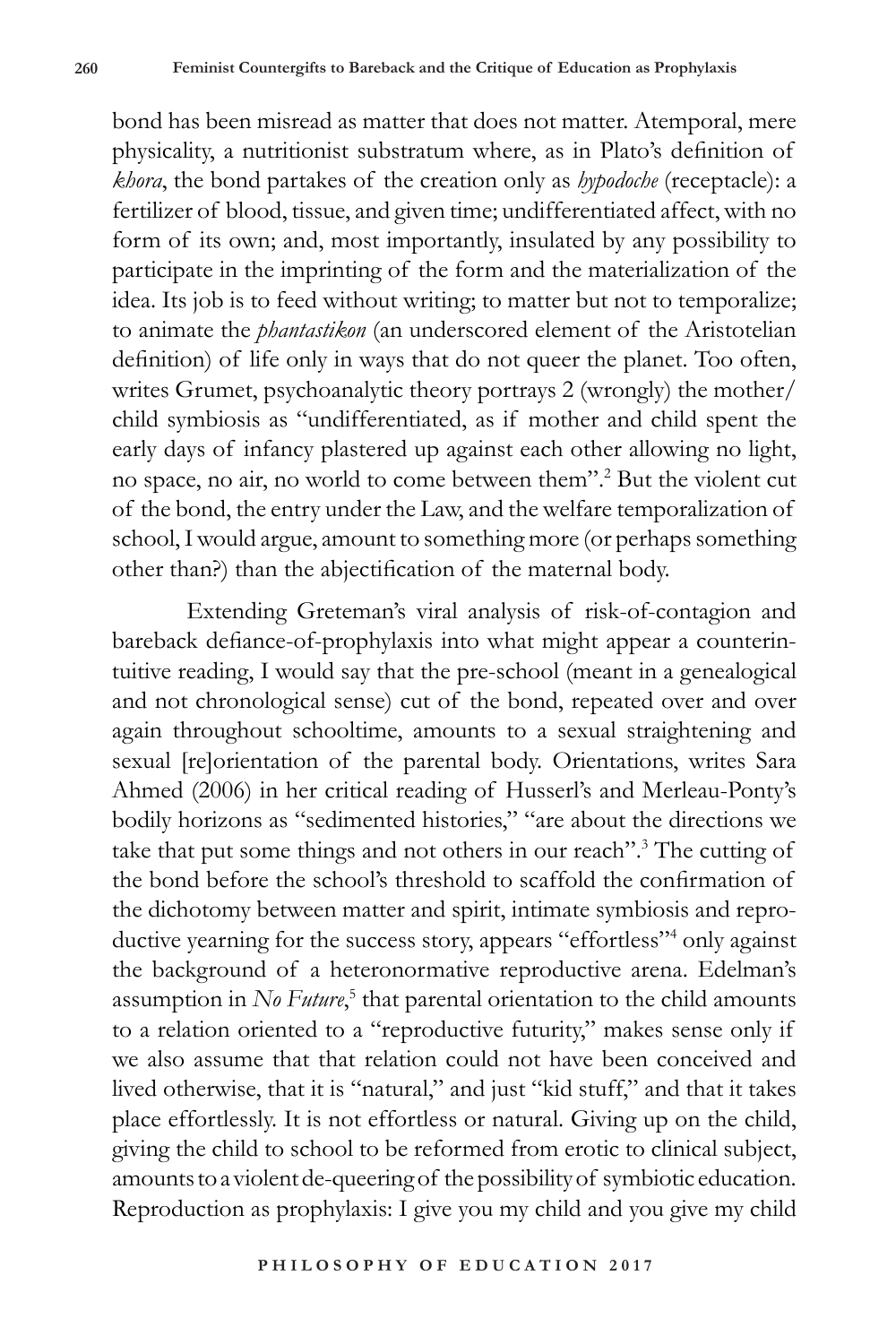the ticket to marketable skills; I promise to regulate the child's time, to force its investment into studious exercises and drills; to help discipline its desires and expectations to protect it from educational failure; to protect me from my child's failure.

"So from now on I cannot hug you?," I asked. "You can, but I would have to give you my permission for that." That hurt, because it brought the school's mandate "home." And by home I mean that fecund domain of bodily interactions, orientations, bindings and binds, folds and folding, between people of kin (kin as a potentiality, not as ontology or presence). We call it in feminist policy "intimate citizenship," for lack of a better term, to articulate the politics of matter and the matter of politics. We call it "intimate citizenship" in an act of camouflage<sup>7</sup> that defends the rights of flesh and the right to flesh.<sup>8</sup> It carries on what the feminist reclaiming of the private once did, while avoiding subscription to the neoliberal privatization of the "private" (that is, replacing the struggle against justice with the entrepreneurial command for augmentation of personal potential, foreclosing the profane queering of the planet but sermon[ing] for the holy right of well-respected decent everybodies to "do what they want in their beds").

Greteman's article has nothing to do with well-respected everybodies, or the privacy of beds, or the preaching of tolerance to the right to the privacy of beds. This is about bareback sex: about "bare" and about "back." But why bring the "back" to the forefront? Commemorators of grandpa Aristophanes would object. Zeus had a good reason for curing (by re-pairing) the insatiable, death driven desire of the scarred, dichotomized halves of nature by moving the genitalia (τα αίδοΐα) to the front (είς τό πρόσθεν) and leaving the unnamable "back" at the back:

> and they sowed the seed no longer as hitherto like grasshoppers in the ground, but in one another; and after the transposition the male generated in the female in order that by the embraces of man and woman they might breed, and the race [genos, γένος] might continue; or if man came to man satiation might be reached by the copulation (πλησμονή γοΰν γίγνοιτο τής συνουσίας) and there would be pause/rest (καί διαπαύοιντο), and they would orient themselves to the other business of vios.<sup>9</sup>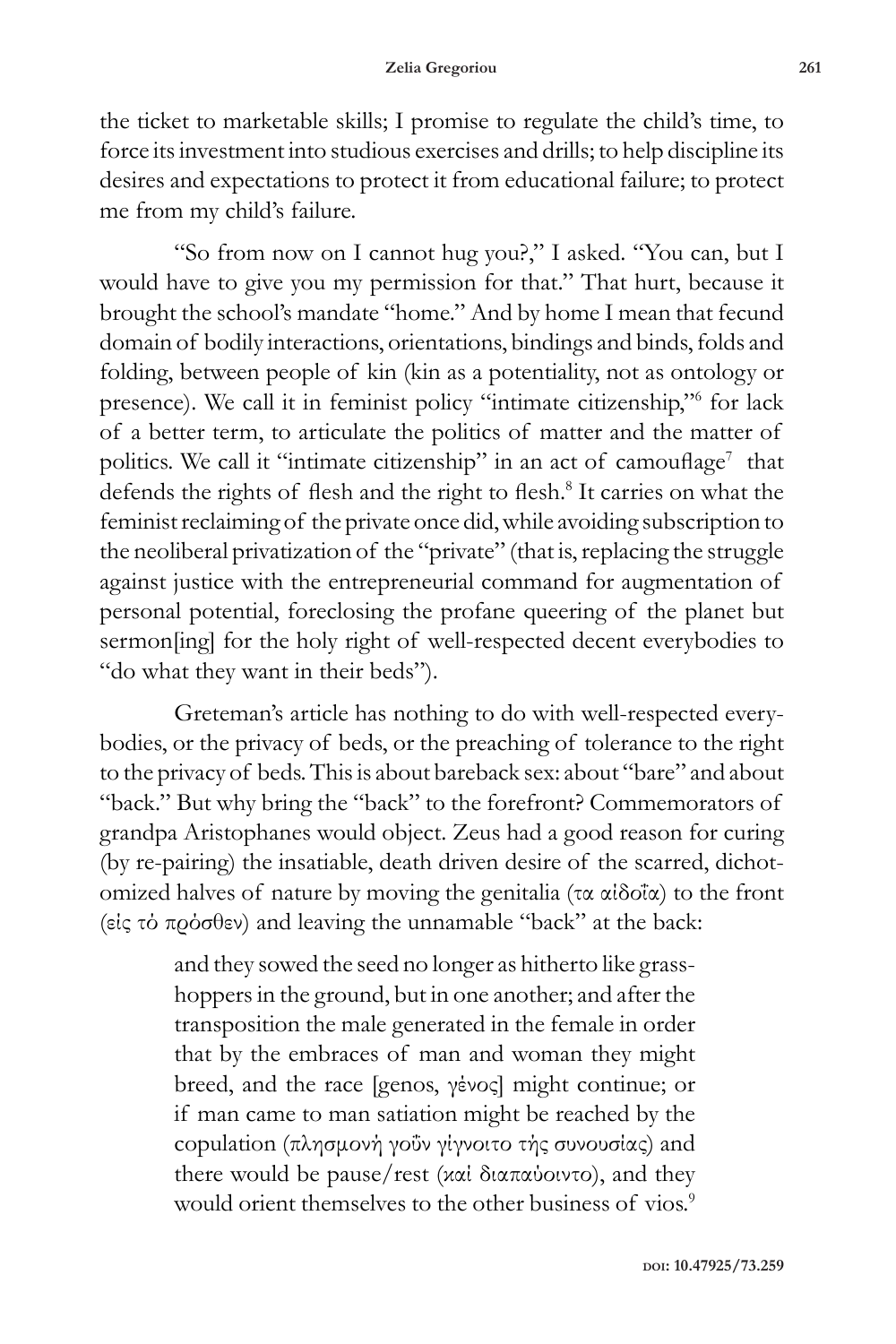By bringing the back to the front, Greteman ruptures the imaginary sphere around the body of education and invites us to rethink education's closure as its distribution of knowledge, incitement of affects, and exclusion of flying lines of desire and learning without means become increasingly regimented by rationalities of reproduction. In a counterintuitive projection of Greteman's viral gift onto Plato's symposium, we could say that the Greek medicalization of *eros* (and medicalization of education as *eros*) is conceived in Aristophanes' (the comedian's) and not Eryximachus' (the doctor's) speech.

Greteman investigates how the human condition of vulnerability is taken over by a thanatopolitical condition of contagion's risk: how bareback defies the biopolitics of prophylaxis; how PrEP recuperates the potential of that rupture (and, I would add, how the power of the state re-emerges in the post- PrEP epoch as penalization of nondisclosure). His article explores parallels and continuities between modalities of virality, psychic processes of subjection and subjectification, and the education of desire. This kind of exploration would not have been possible without a necessary slippage — a viral rather than logical transposition — from HIV education to education at large. Virality becomes a condition for biopolitics, but also a condition for the emergence of new, precarious subjectivities. The viral brings in the risk of contagion, but the viral also impregnates contagion with the possibility of cultural and somatic resignification: from fear and subjection to, correspondingly, bug communion and breeding; from economic rationalities of investment to uneconomic expenditure; from birthing birthlings to replicating homos; from reproducation to viral kinship. As Greteman argues: "barebacking replicates itself through the transmission of a virus that symbolically passes on not only the virus, but the histories and intimacies of queer sexual subcultures."10

"So, love (she is fourteen now), has that sphere around your body, the 'health education stuff ', come up again in school these past years?," I ask her, as I revisit that day's failure to instill the prohibition of barebacking symbiosis. "Mum," she replies, "I am a teenager now. Do you think a day goes by without teaching us not to be provocative?" Discipline of gender - its workings, its subjections, but also its failures - is something that we queer feminists know well. So well that we can teach ourselves and our kin to unlearn it. Barebacking as resistance to reproduction and